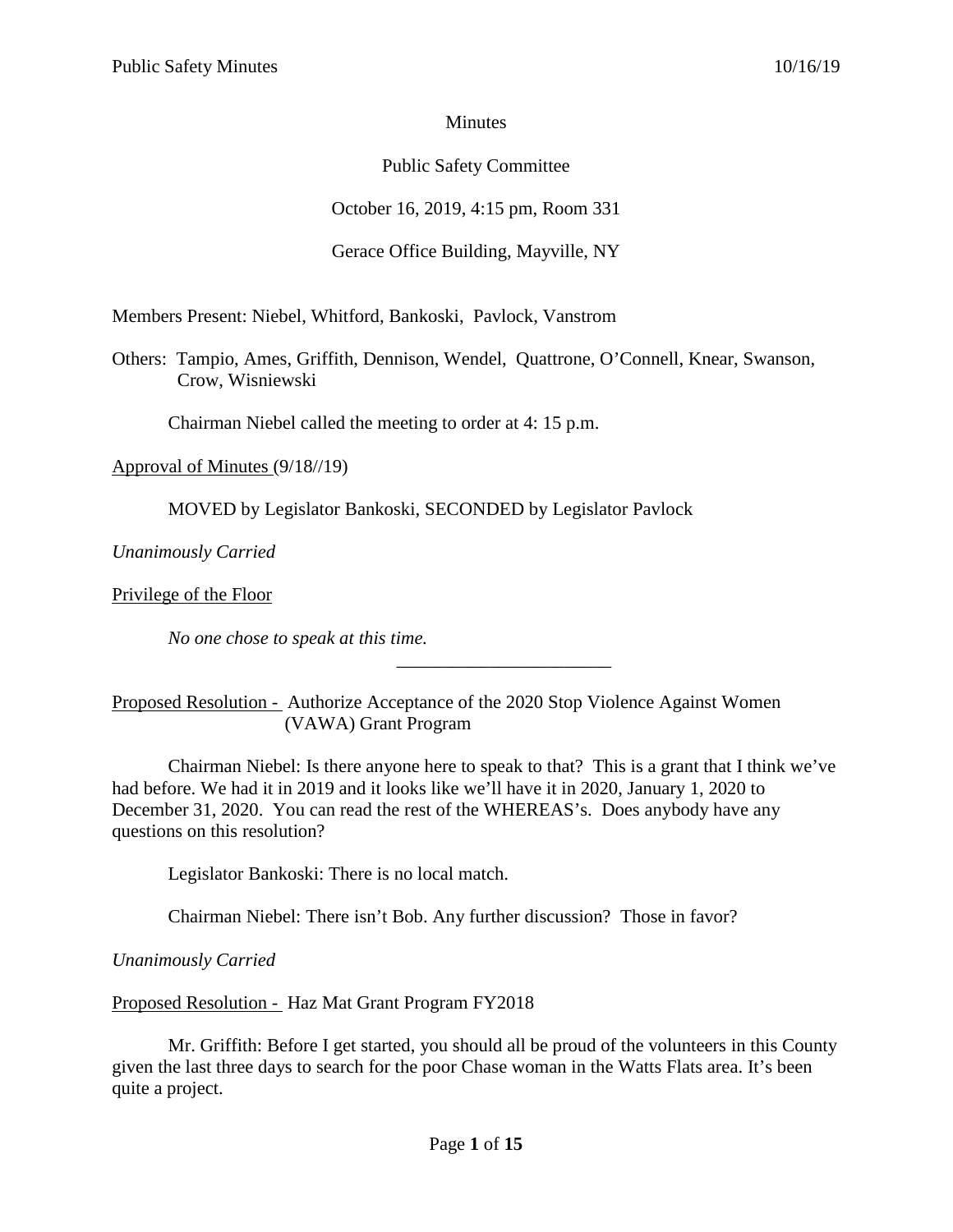Chairman Niebel: Any luck so far?

Mr. Griffith: No. We'll be there tomorrow and we'll be there until we're done.

Chairman Niebel: I've seen it work, that's a good thing.

Mr. Griffith: This grant is a \$94,000 grant under the Federal Hazardous Material grant program. The acceptance of this is a 2018 grant which we just received information on today. This grant will be spent periodically for training supplies, exercising and equipment during the next several years. There is no local match.

Chairman Niebel: John, our resolution says October 1, 2019 through August 31 –

Mr. Griffith: 2021. Nineteen through 21', three years.

Chairman Niebel: Right. Any questions of John?

## *Unanimously Carried*

Proposed Resolution - Fiscal Year 2019 Hazardous Materials Emergency Preparedness (HMEP) Grant Program

Mr. Griffith: This is a \$15,516 dollar – you have an addition?

Mrs. Dennison: I do. I do have a surprise that John doesn't know about so I will let you say your peace and then I'll see mine.

Mr. Griffith: This grant program is funded by the US Department of Transportation Pipeline and Hazardous Materials Safety Administration. There is no local share.

Mrs. Dennison: Mr. Chairman, I would like you to possibly entertain an amendment to this resolution. Valerie Hayes the Principal Account Clerk for Emergency Services and I realized yesterday that normally Emergency Services puts a clause in their resolutions to say that the budget will be amended when the department is ready to spend the money. We realized that this resolution, number 3, doesn't really say anything about when it will be used, how the budget will be adopted and so I would like to suggest that we add a WHEREAS clause. It would be the same WHEREAS clause that's the  $4<sup>th</sup>$  WHEREAS clause from the preceding resolution. And so, we would add a WHEREAS where it would say; WHEREAS, upon acceptance of application and execution of the contract, funds will be allocated as necessary to the proper accounts in subsequent resolutions once the County is ready to expend them.

Chairman Niebel: So Kathleen, this will be the  $4<sup>th</sup>$  WHEREAS just above the last RESOLVED?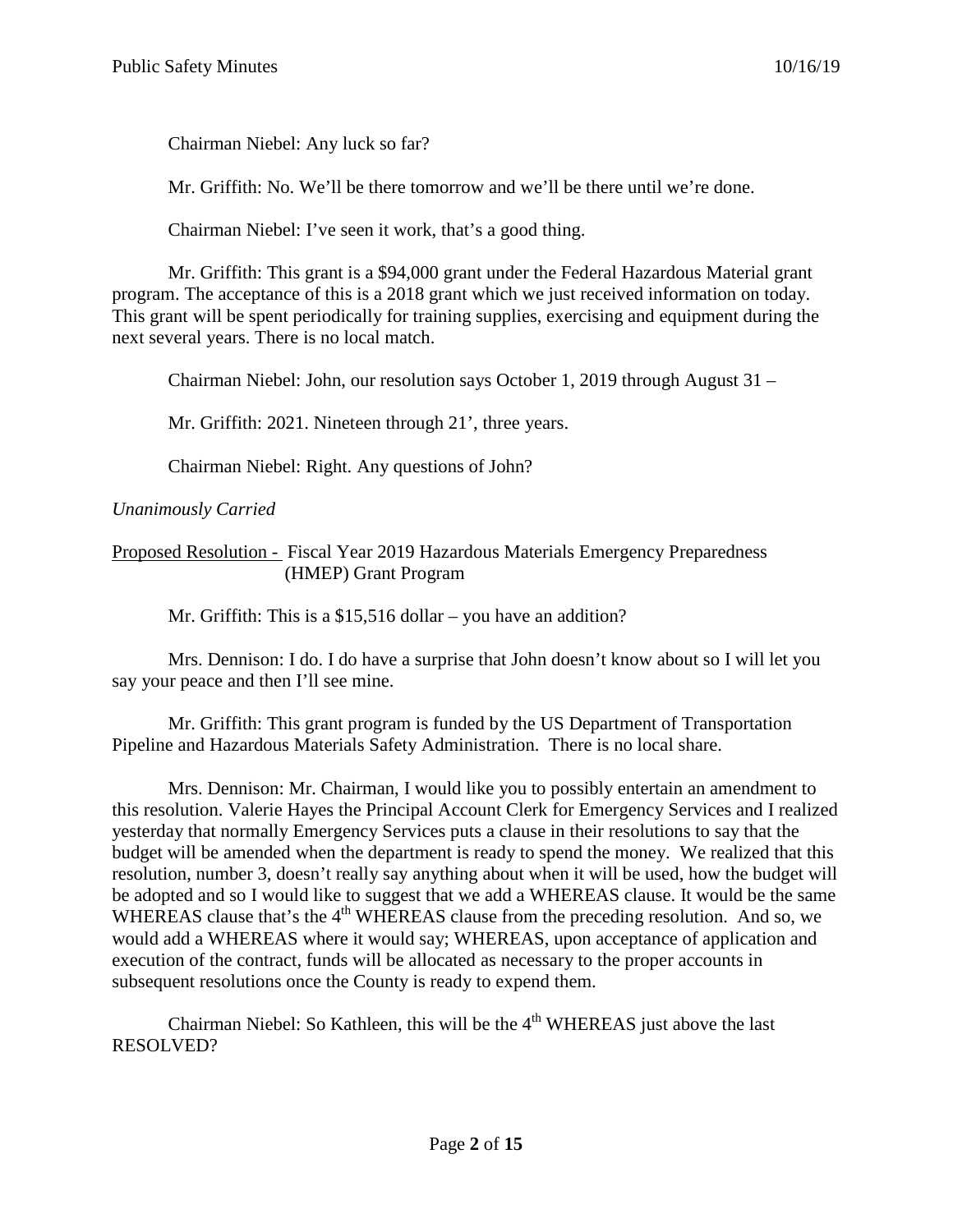Mrs. Dennison: Yes, so the 3<sup>rd</sup> WHEREAS clause, instead of ending with, "therefore be it" it would be "and" and then the 4<sup>th</sup> WHEREAS clause would be inserted after that point. Chairman Niebel: Would somebody like to make that amendment?

Legislator Bankoski: I will do that.

Legislator Whitford: Second.

Chairman Niebel: Those in favor?

#### *Carried*

Chairman Niebel: On the resolution as amended? All those in favor?

*Unanimously Carried as amended*

**Other** 

Proposed Resolution - Confirm Appointments – Emergency Medical Services Council

Mr. Griffith: We have Dave Thomas who represents WCA Services, Paul Miller represents the President of the Fire Chief's Association, Pricilla Barns representing UPMC Chautauqua, Sharoyn Ruby representing Lakewood Fire Department, and Amy Romanik representing Brooks and Lake Shore Hospitals.

Chairman Niebel: Are some of these re-appointments too John?

Mr. Griffith: Some are, not all of them.

Chairman Niebel: Any questions of John?

Mr. Griffith: Actually to be honest with you, none of them are re-appointments. They are all new.

Chairman Niebel: Any questions?

#### *Unanimously Carried*

Proposed Resolution - Authorize Agreement with Cassadaga Valley Central School District for School Resource Officer

Sheriff Quattrone: This proposed resolution is for an SRO for Cassadaga Valley Central School. Starting as soon as possible in 2019 through the school year of 2020. See for the 2019 budget, that would be – we're looking for an increase in the personal services of \$9,669 and employee benefits of \$3,257 for a total of \$12,926. Then we would increase our revenue account the \$12,926 from reimbursement from the school.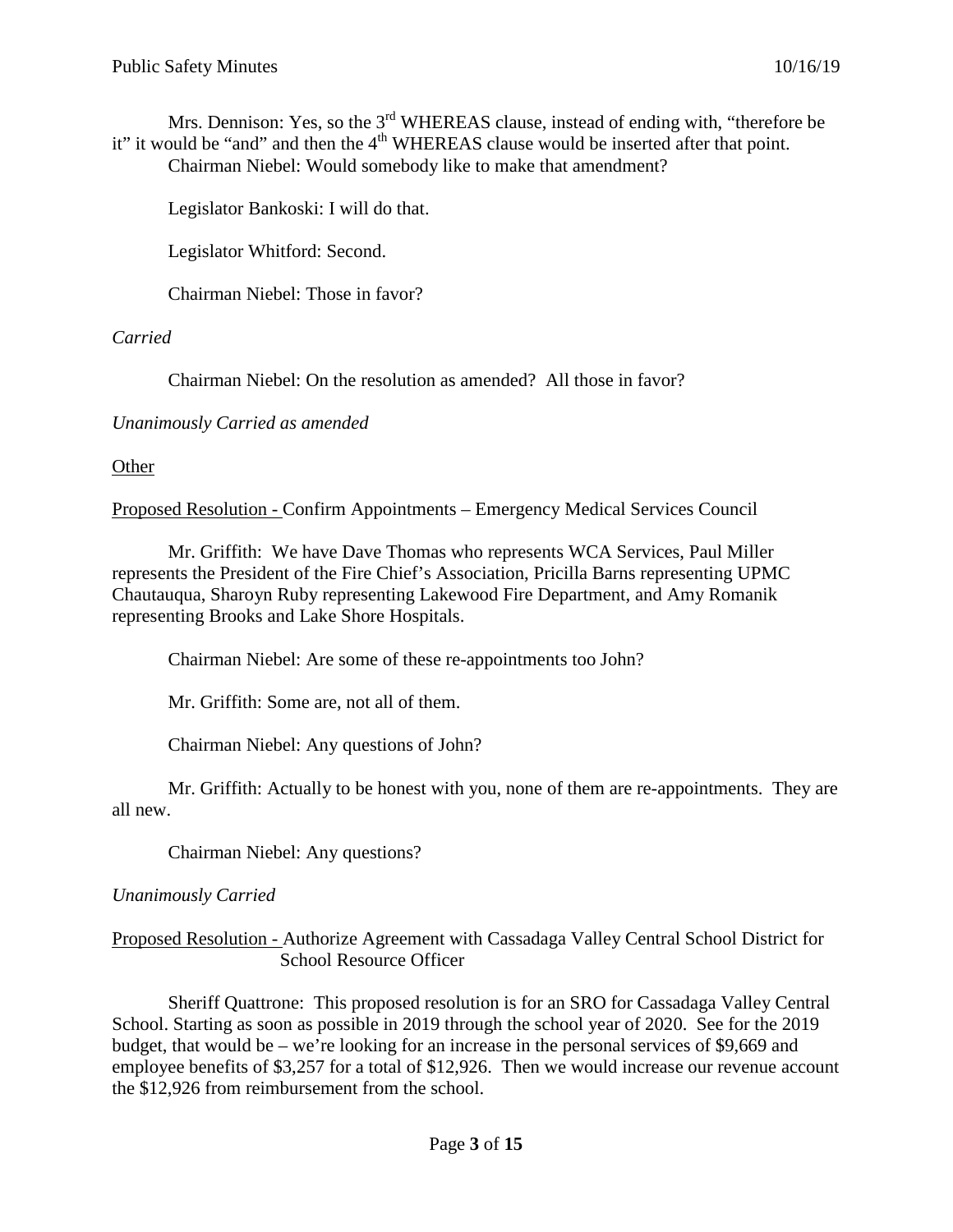Chairman Niebel: So the total is \$64,630? Sheriff Quattrone: Correct. That would be from November  $1<sup>st</sup>$  to the end of the school year, August 31<sup>st</sup>.

Chairman Niebel: Any questions?

Legislator Pavlock: I would like to excuse myself from voting on this one just because of a conflict of interest. I serve on the school board there.

Chairman Niebel: Alright. Anybody else have any questions of the Sheriff? Those in favor?

*Carried w/ Legislator Pavlock "abstaining"*

Chairman Niebel: If it's alright, we'll take the District Attorney next. He's here. This should be a lot shorter than the Sheriff's contract plus you have a lot of things going on.

DA Swanson: Yeah, we've been busy.

Discussion – 2020 Budget Review – District Attorney - Swanson

*(Discussion took place)*

Proposed Resolution - Approving Labor Contract with Chautauqua County Sheriff Employees' Association (CCSEA)

Chairman Niebel: This resolution did come to us late. What is your thoughts? Would you like to discuss this with the folks that are here now or would you like more time, would you like to have this tabled, what is your prerogative?

Legislator Vanstrom: What's the expense going to be long term if it's increased?

Chairman Niebel: Well, if we get into this, I think Finance and I think Human Services will address that. Do you want to take this up now or do you want to table it? What would you like to do?

Legislator Vanstrom: If we table it, can we talk about it?

Chairman Niebel: We can.

Legislator Vanstrom: Well then let's talk about it and then maybe we'll talk about tabling it.

Legislator Bankoski: Maybe should we get like their input first and then we can discuss the tabling issue?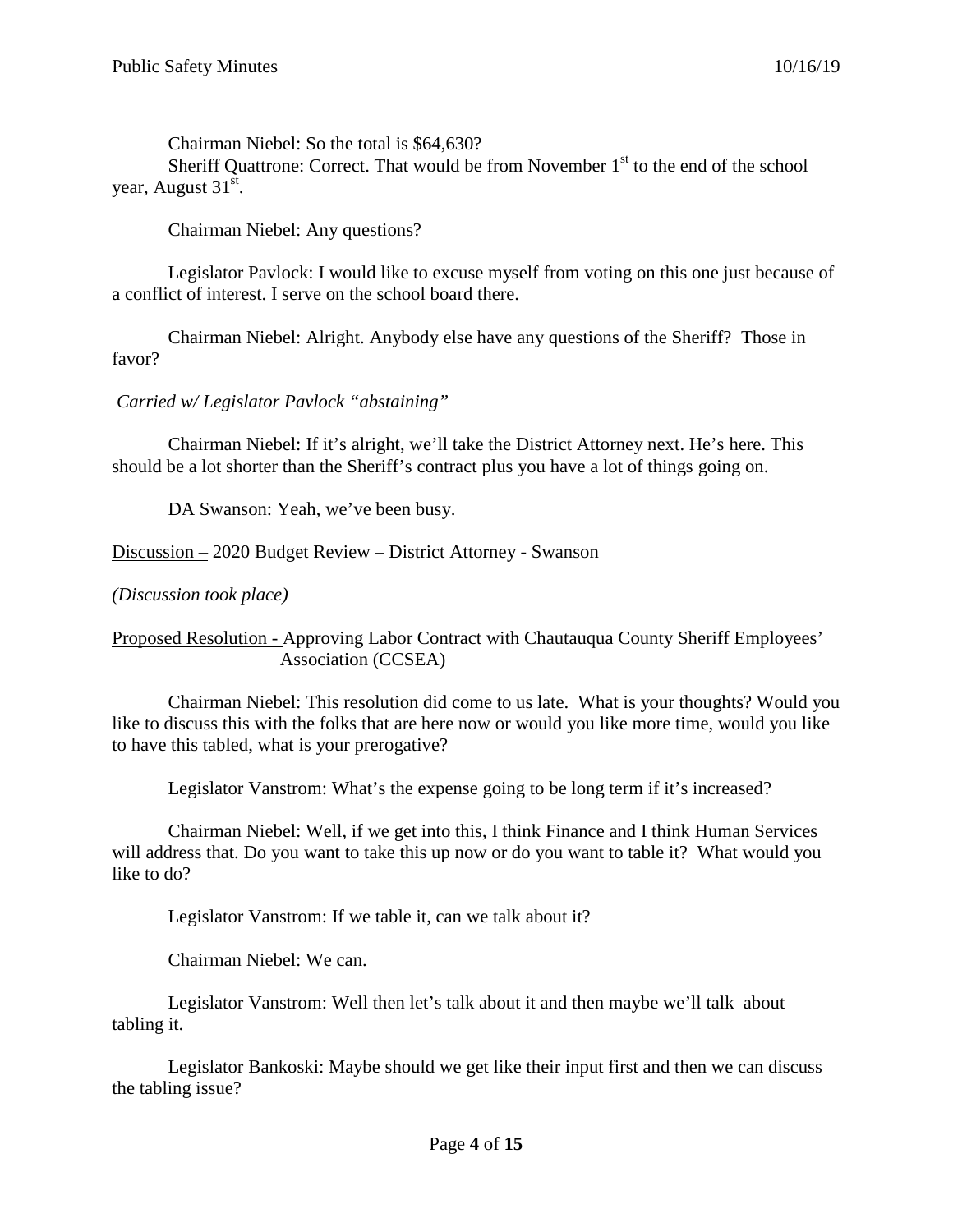Chairman Niebel: Exactly, we can. Jess, give us some sort of overview. What are the implications of this contract, settlement?

Ms. Wisniewski: What I will do is give you just a quick summary of what the outline is and Kitty does have the financial piece that she can go over.

Ms. Crow: Do you mind if I make a comment first just on the timing of the prefile. The union voted last Wednesday so as soon as they did and we were notified, we prepared the resolution and prefiled it on Friday. I think that might have been just a day or so short of your prefile but certainly met –

Chairman Niebel: Ours was noon on Thursday.

Ms. Crow: So it met the prefile for Audit & Control and it did go under "other" at Admin Services yesterday so it's important for us to, in regards to open enrollment and other things that are coming up, the timing was, we felt, was necessary to bring it and request that it be considered under "other" today.

Chairman Niebel: Thanks Kitty.

Ms. Wisniewski: So for this agreement, it is for Corrections. It's mainly full time and part time Correction officers but it also includes cooks, dispatch, and should there be navigation employees. If you look, there is about 128 employees in this bargaining unit, CSEA previous contract did expire December 31, 2017 and I believe that they were all on the email, I think you sent it to all Legislators.

Ms. Crow: No, just to Administrative Services.

Ms. Wisniewski: Oh, o.k.. Just so you know, it did expire December, 2017, and we did start the negotiations March of 2018 and that's because they had a change in union representation and it does take an amount of time to do so. We had to go to Buffalo, it has to be approved by the State and it did change from CSEA 6323 to CCSEA. So we sat, when they were ready with their new team, on March of 2018 and then we met monthly. There was an impasse that as declared at one point during that year and then they switched over to a new lead negotiator on their side and new Sheriff's Administration came in as well. Again, we met monthly and then we reached this tentative agreement August  $8<sup>th</sup>$  with the mediator. So there has been a lot of back and forth with this union and what we've tentatively agreed on is the following. With the wages; again 2018 because it expired in 17', we tentatively agreed on a onetime payment of \$900.00 for full time employees who were active in 2018, and a one-time payment of \$450.00 for part time employees in 2018 that are still employed. So for those full timers that did retire, terminate at any point, as long as they were active, they do still receive the \$900.00 but the part time, it was agreed to that they still have to be employed today to receive the \$450.00 for that 2018 payment. In 2019, it's a 2% retroactive wage and then 20' on, is 3% and I'll talk about why in regards the high deductible now being the sole option as of the first of the year, 1/1/20. Longevity increments, it was always \$40.00 and it has been for quite some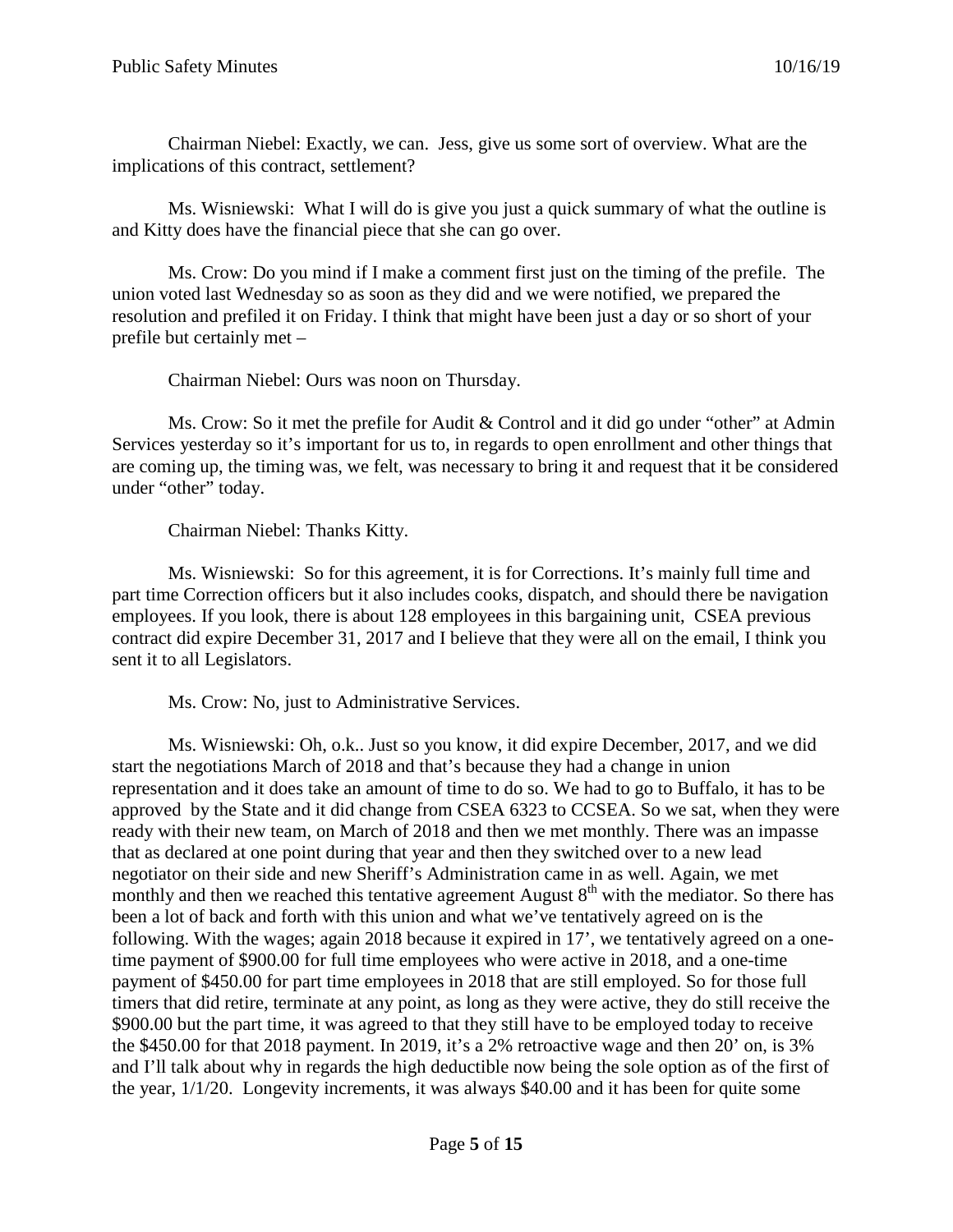time. It was agreed upon to increase it to \$50.00. Good attendance bonus, it was \$115.00 and now increased to \$200.00. The reason why that was agreed upon is because the good attendance bonus, since implementing this bonus, the previous Sheriff's administration stated that they've seen better attendance because they are striving to get the bonus and of course, any time that people do not call in, it helps with forced overtime. Which can be much more costly if they are calling off versus driving towards a bonus to be there. The physical fitness bonus, this was always an option for them. There wasn't an increase at all, there was a Wellness screening of \$300.00 if they participated. If they passed the physical fitness, they received \$500.00. The only difference is, they can now participate in both, instead of one or the other. Again, we do think that these physical fitness bonuses is a good thing for them to participate in.

Legislator Pavlock: The attendance bonus, is there time that they can miss? I mean, can they take their personal days and still get the bonus?

Ms. Wisniewski: Yes, they get personal days or vacation time, yes, but if they call in and use a sick day, then they start all over their timeframe and they won't get it for that quarter.

Legislator Pavlock: So that is per quarter. Two hundred per quarter.

Ms. Wisniewski: It is per quarter, yes. So the total could get up to \$800.00 per year if they meet it.

Health insurance. Effective January 1, 2020, we have come to an agreement that the high deductible will be the sole plan so they will no longer have the choice of the PPO option. The County will be responsible for the full cost of the deductible for the first year. So similar to CSEA 6300, the first year, fully funded, it is the same. They did not have the prior, this option. They are aware that 6300 had this option but they have not had this before so this will be new to them.

Legislator Whitford: So the first year is 19' or 20'?

Ms. Wisniewski: The first year will be 20'. Then after the first year, the employee's share of will be 10% of the total plan costs. So what that means is, the premium plus the deductible, that total cost, they have to pay 10%.

Legislator Rankin: What's the premium cost?

Ms. Wisniewski: It depends on the selected –

Legislator Bankoski: I will change because of your single, married, or family.

Ms. Wisniewski: Yes, there is a three tier.

Ms. Crow: The family of 3 plan is about \$15,000 and the deductible is \$5,200.

Legislator Pavlock: What is that percentage difference? Was it in place before, was it 8%, 10%?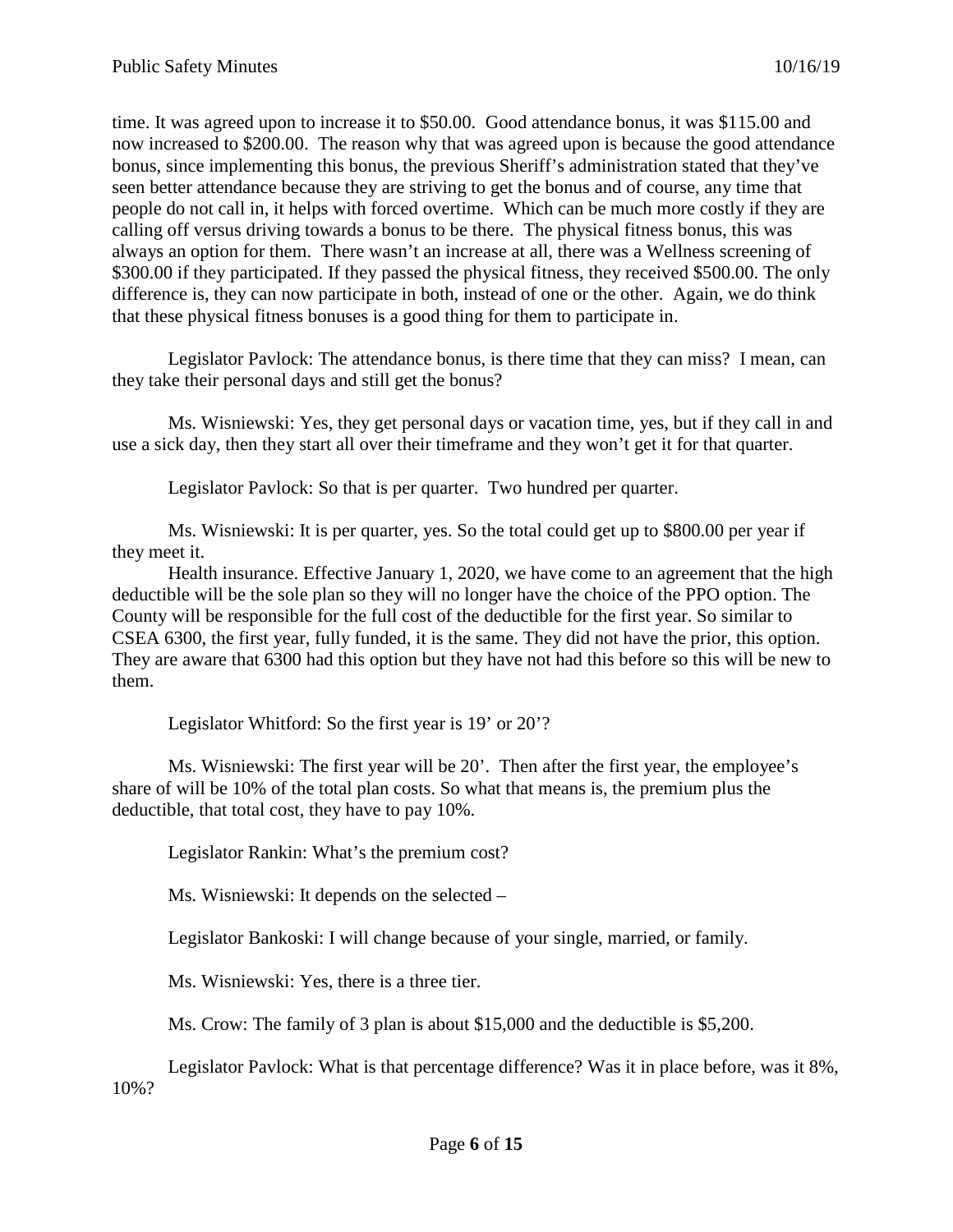Ms. Crow: It wasn't based on a specific percentage before, the calculation was essentially kind of completely different. The change does result in a bit of an increase to what the current formula provides but, with all of them going to the high deductible versus having a choice between the PPO and the high deductible, the value to the County is significant in moving everyone to one plan.

Ms. Wisniewski: Then effective January  $1<sup>st</sup>$ , all part time employees will no longer become eligible for health insurance after reaching 1040 hours. For those of you who are not aware, currently and for quite some time, if a part time Correction officer reached 1040 hours, they would receive insurance for the remainder of the year. We were able to negotiate that out. It was an additional cost to the Sheriff's office because the Affordable Care Act is the law to where if they go over approximately 1560 hours a year, they get it for the following year. This was an additional benefit that the Sheriff's office was having to pay 1040 for that same year for the remainder of the months, that will be less cost of an insurance and also administratively getting someone onto an insurance and then back off at the end of the year was a lot.

Legislator Bankoski: Was there many that you saw that did that?

Ms. Wisniewski: There was at least 10 if not –

Sheriff Quattrone: *(Cross talk)* was 15.

Ms. Wisniewski: Yeah, I was going to say up to 20.

Legislator Vanstrom: There is 20 part time people?

Ms. Crow: They didn't all reach the 1040 hours. They have to reach 1040 hours to become eligible but not all of them work that many hours in a year, as part time.

Sheriff Quattrone: She's saying 15 of the 20.

Chairman Niebel: So roughly half.

Ms. Crow: Yes, a lot of them do and then those that reach – since the Affordable Care Act came into place, we had the added cost now a whole another year for those who reached the threshold of 1560 hours. So, since that Affordable Care Act came into play, we were able to negotiate with them to remove the benefit for the 1040 hours for the current year but also gives an incentive for those part timers to stay on board and continue to come in for shifts that we need them to. So it's beneficial for us too.

Legislator Bankoski: Do you have a number of what we paid for those part timers?

Ms. Crow: I have a financial analysis on all of these items that we'll go through afterwards. Jessica just wanted to give you an overview of the main points.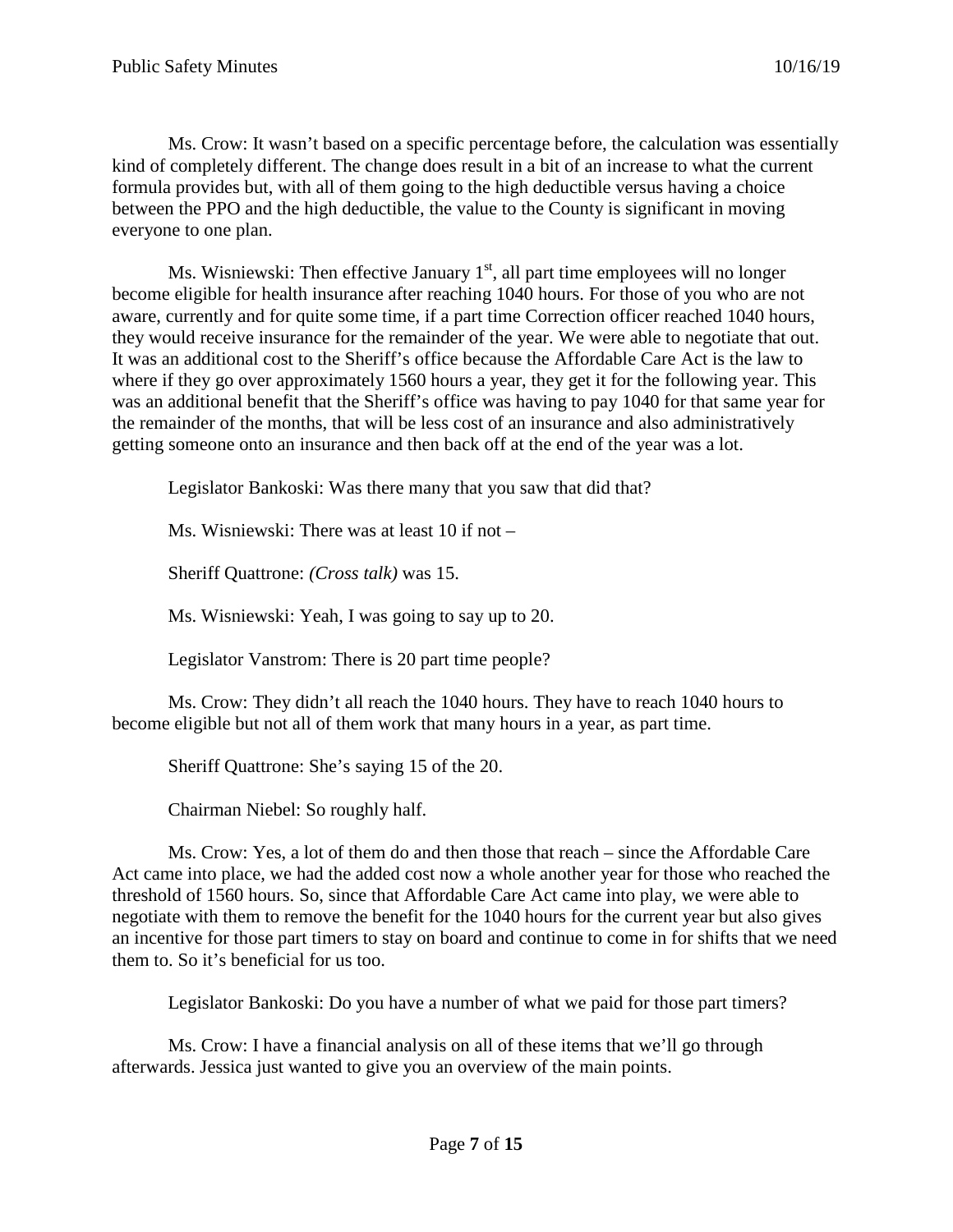Ms. Wisniewski: Lastly, the retirement. What that means is that all future retirees, as of 1/1/20, the only option that they have is the high deductible. So another, again, insurance savings that we will have. The Sick leave credit and Service credit benefit, we did have to increase duration of the benefit to keep parity because as you are probably aware, if someone, let's say for example, went to go cash out when they retire, the formula was based on the PPO premium which is a lot higher. The high deductible isn't. So we had to increase the duration just to keep equity there amongst the union. Lastly is, upon ratification but this is expiring as of the end of the contract 2023, they can use a full 100% of their sick leave as time to their retirement. So right now, it's only 25%, it is 100% but it does sunset at the end of the contract and it is a part of a potential retirement incentive for those who have the sick time. They can use that towards retirement.

Legislator Bankoski: Use it towards credit *(inaudible)..*

Ms. Wisniewski: For the retirement, yes. Yes, we are struggling with recruitment for Corrections, however –

Legislator Bankoski: I would say it encourages them to come to work.

Ms. Wisniewski: Yes, encourage them to come to work and then also too, that if they do end up retiring before 2023, that they can –

Ms. Crow: Use more of their sick time than they otherwise would be able to.

Chairman Niebel: Just one quick question. Accrued sick days, leave days, accrued sick leave days above 180 shall be credited at 100%. Is there any limitation? Five hundred or a 1,000 sick days.

Ms. Wisniewski: There is not.

Ms. Crow: There is very few people that have sick time even over 180 days. If it's 5 people, it's a lot. All five are unlikely to retire all at once.

Chairman Niebel: Well, it's a possibility. Because we're talking about 20, 25, 30 years.

Ms. Crow: But there are restrictions on how much they can accrue in a year.

Chairman Niebel: Understand. What I was asking Kitty, this isn't capped?

Ms. Crow: Correct.

Chairman Niebel: O.k., sick days above 180.

Ms. Crow: Yes, and it expires at the end of this contract. Then it reverts back to, I think it's 25%, otherwise it's only 25% of the time over 180 days.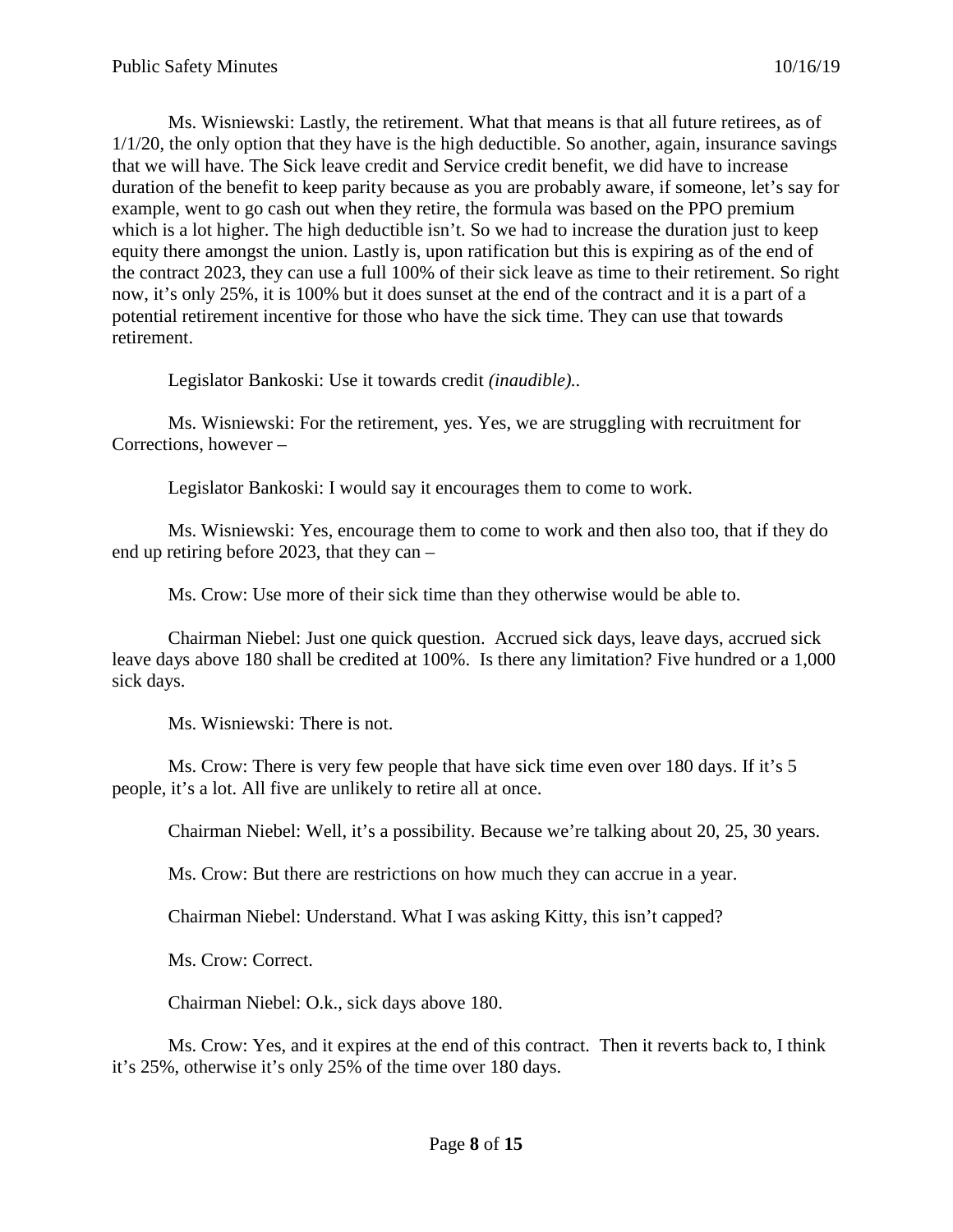Ms. Wisniewski: So in 2024, it will be reverted back unless it's negotiated differently.

Chairman Niebel: O.k., do you have the financials.?

Ms. Crow: Yes I do. This breaks down the category of wages, health insurance, and retirement, like Jessica's summary has as well. So, starting with the wages, the highlighted rows are kind of the net cost or savings lines. So for the wages, that shows you by year, the incremental costs, year over year for the wage increase as well as longevity, the PT and Wellness bonus and then the increase in the amount for the good attendance bonus. Then with health insurance, there is two categories here. One is for those people who are already on the high deductible. As we stated, they will get one year fully funded and then thereafter the calculation of their share of the plan is different than what it is now. If we kept just that piece the same, the County would pay somewhat less but having everyone on the high deductible plan is significantly more of a savings than the increase for the existing plan design. So, I did delineate that by the increase in those already enrolled and then what would be the decrease for those who are converting from the PPO plan. That savings represents the difference between what we would be projected to pay on the PPO plan to what the new projected cost of the high deductible plan is. The opted out then calculated at 25% versus the current language which was \$1,000, \$2,000, and \$3,000 so it's a little bit more than what it is now but it is important to insure that everyone that is still opting out, continues to opt out as well as potentially some people may choose to opt out that are not opting out now. We had some minor changes in the dental and vision plans that were a small incremental costs to the County but administratively they do provide benefit administratively to the County which I did not quantify but that does save us a lot of time in terms of administration. Eliminating then the benefits for the employees who reach that 1040, so that's based on and in this estimate here is only based on 10% reaching that threshold each year. I believe my estimate of savings here is a little low but I'd rather be on the lower side than over estimating there. Then retirees, with them, this unit has about 3 retirees at any given time. So, that is the projected savings from those retirees having the only option of the high deductible plan. There will be out years savings as well in terms of the cash out and the duration of the benefit. The duration of the benefit will be extended but we'll also believe that we'll see people being able to retire from this job a little sooner because they will have health care for a little bit longer. That helps us with our turnover savings in terms of the high cost, long time employee at the highest retirement tier, once they retire when we have a new person at the beginning of the salary range with the Tier 6 retirement, so, while that's not going to happen during this contract term, it is something that will occur over time. So that will be a future savings. Then in regards to the bottom line. Obviously, you all know that we're contemplating the tentative budget right now, that you'll be voting on next week, so, I do have already prepared ready to present to Audit & Control tomorrow, what I would propose as amendments to the 2020 budget to cover the increase costs for 2020.

Chairman Niebel: How does that effect the rate?

Ms. Crow: It doesn't. It's neutral. Our sales tax, our latest payment which just came in last week which is our single highest payment of every year, continued to show strong trends. We've been trending at a surplus this year and based on that one single payment, I do feel comfortable that continuing on the same trend, that would increase our sales tax projections for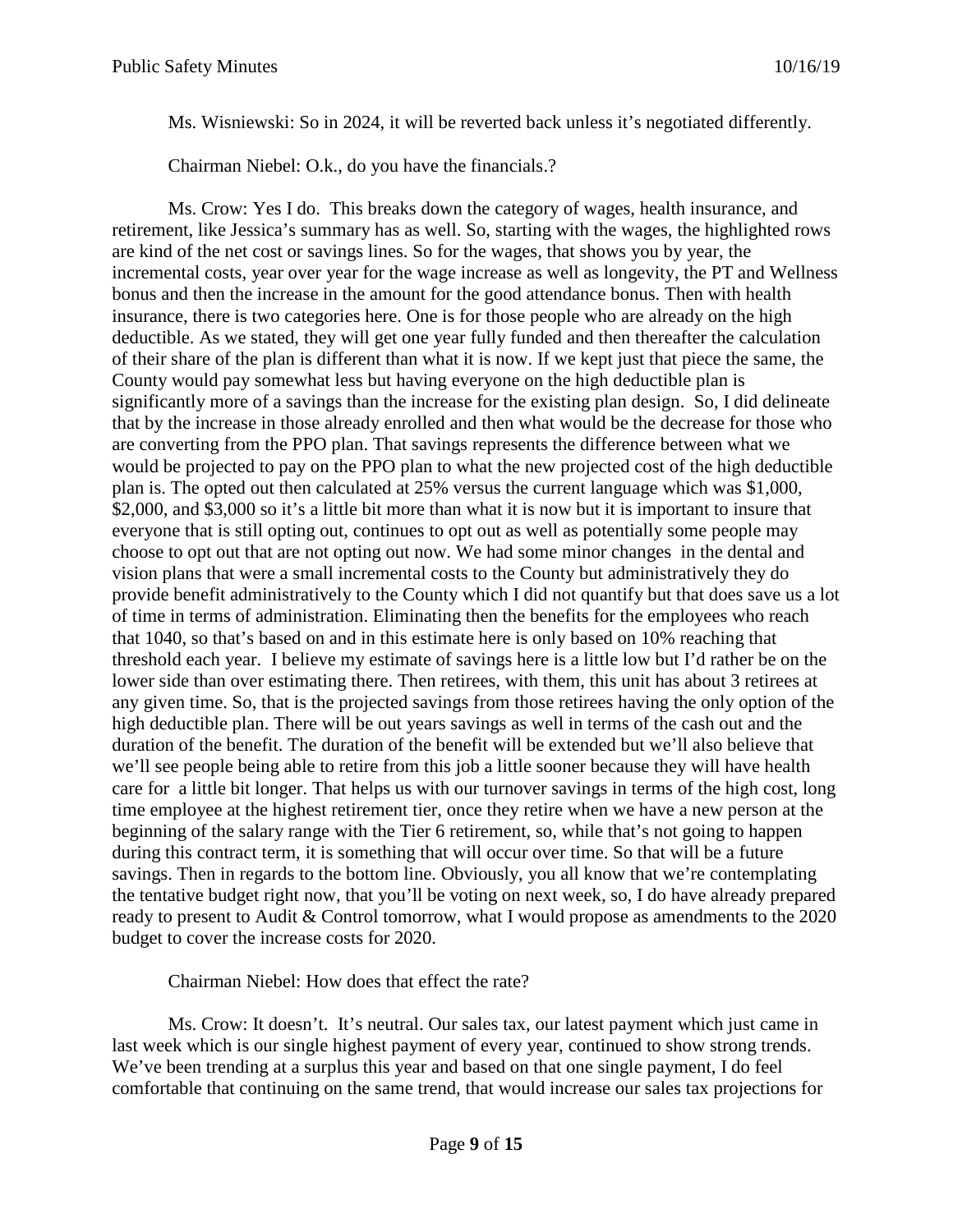2020 enough to cover the cost of this contract. So, one thing I think is a positive is that we can project recurring revenues to go along with recurring expenses. That we wouldn't be putting ourselves in a further financial hole, so to speak, if we were just going to say, let's use fund balance to cover this cost. That with that sales tax, assuming nothing changes drastically in the economy, if our trends continue, we should reasonably expect to meet that sales tax. In similarly for 2019, assuming this contract does pass the Legislature, our projected surpluses for this year for sales tax should be enough to cover the retroactive and the one-time payment that would occur this year.

Chairman Niebel: Any questions of Kitty or Jess? What are your thoughts? Would you like to vote on this? Would you like to table it for further study? What would you like to do? Before we discuss that Kitty, o.k., so there really isn't any urgency for us to do something here tonight?

Legislator Vanstrom: I think she said there is *(cross talk)…..*

Chairman Niebel: O.k., but that is by the end of the year, right?

Ms. Crow: No, I mean, open enrollment usually begins in November and the first payroll is being set up in the middle of December. So, having this adopted in October is ideal. If we're pushed out to November, no, it's not the end of the world but it allows us a more comfortable timeframe to – we have to set up our electronic open enrollment system with new calculations and new language and employees need to start to get through the enrollment process and a lot of them, this will be a new health insurance benefit for them and they need time to get their information, get to meetings, and things like that.

Chairman Niebel: That would be December, not January.

Ms. Crow: The first payroll for 2020 starts getting set up in the middle of December because the first pay date is early in January.

Chairman Niebel: O.k., so like December  $15<sup>th</sup>$  or whatever it is?

Ms. Crow: Yes.

Legislator Bankoski: I thought her presentation has pretty much answered any questions that I might have. *(Inaudible)* kick this down the road any longer. Why make it difficult on all our staff to – unless I'm missing something here and you think that we should change something.

Ms. Crow: Technically speaking it's still going to go to Audit & Control tomorrow.

Legislator Whitford: As long as you say there is no adverse effect on the 19' budget and 2020 budget, because you already know what the recommendations of the Audit & Control are at this point and to throw a curve at them right now  $-$  I'm comfortable with voting on it and certainly comfortable with accepting it. It's already two years in arrears.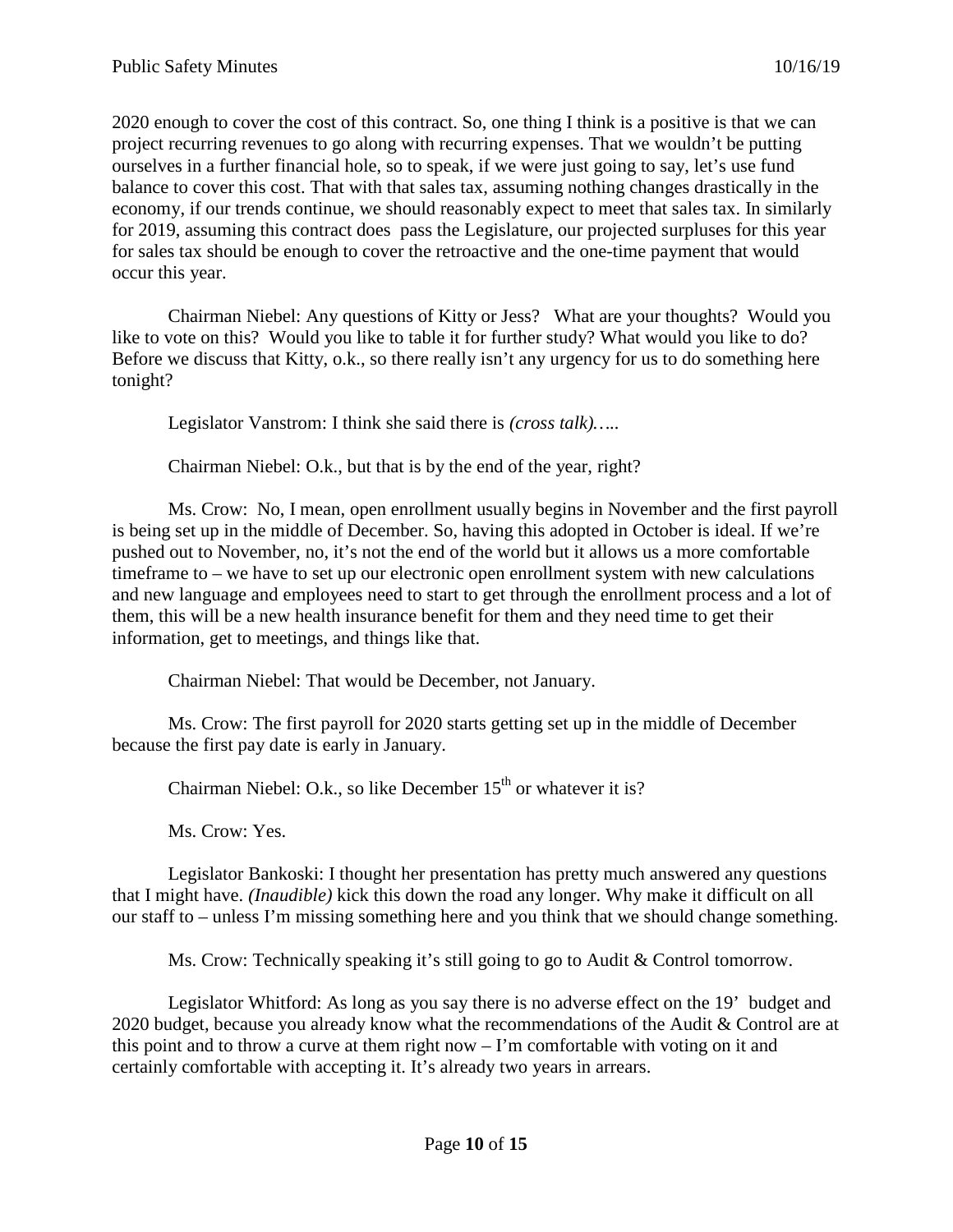Legislator Bankoski: If Audit & Control finds something, they can address it.

Ms. Crow: Your choices in terms of voting on the agreement would be yes or no, really. If it were to be  $-$ 

Chairman Niebel: Tabled.

Ms. Crow: Or tabled, yes. Once you get to the full Legislature, already one committee has passed it so it will automatically go to the full Legislature next week. So if there was a consensus among the Legislature that you felt it was important to table it for any reason, I mean you still have that option next week.

Chairman Niebel: Bob, I tend to agree with you. I think the presentation was excellent. I think Jim, Kitty, and Jess covered this pretty well. The only thing is, we are just getting this, this afternoon and this is the first contract that is coming up. So, whatever we do now does have implications for the other negotiations we have with the other bargaining units.

Legislator Bankoski: I think one of the key things that they negotiated is the high deductible health thing. Getting everybody on board on that is a win/win.

Chairman Niebel: I think that's positive but there are some fiscal implications. Personally, I would like more time to study this but that's just me.

Legislator Pavlock: This is a good increase for the employees. I mean, 3% is a big increase. You look at that over that period, if they have two contracts like this, it's a third of their salaries that they've increased. It's generous contract also.

Ms. Wisniewski: We looked at that. As we were talking briefly that there has been recruitment issues with the Correction officers, it's almost a necessity for us to be competitive with wages, as part of it. But, as we said, it's big with the high deductible and they knew that and so there wasn't, we're going to be able to give smaller wage increases be able to *(cross talk)…*

Sheriff Quattrone: I think that it's important to note that the CO's are earning every penny of their wage. They deal with more garbage than we do out on the road. And when I say garbage, having people throw stuff at them *(cross talk)……..*

Legislator Vanstrom: Then deal with the people that actually got arrested.

Sheriff Quattrone: When I worked the road, I got to deal with good people, a lot.

Chairman Niebel: Folks what we'll do is, we'll entertain a motion on this resolution. Look, I'm going to vote no not because I'm opposed to it, just because I would like more time to study this. So would somebody like to make a motion to accept the resolution as read.

Legislator Whitford: So moved.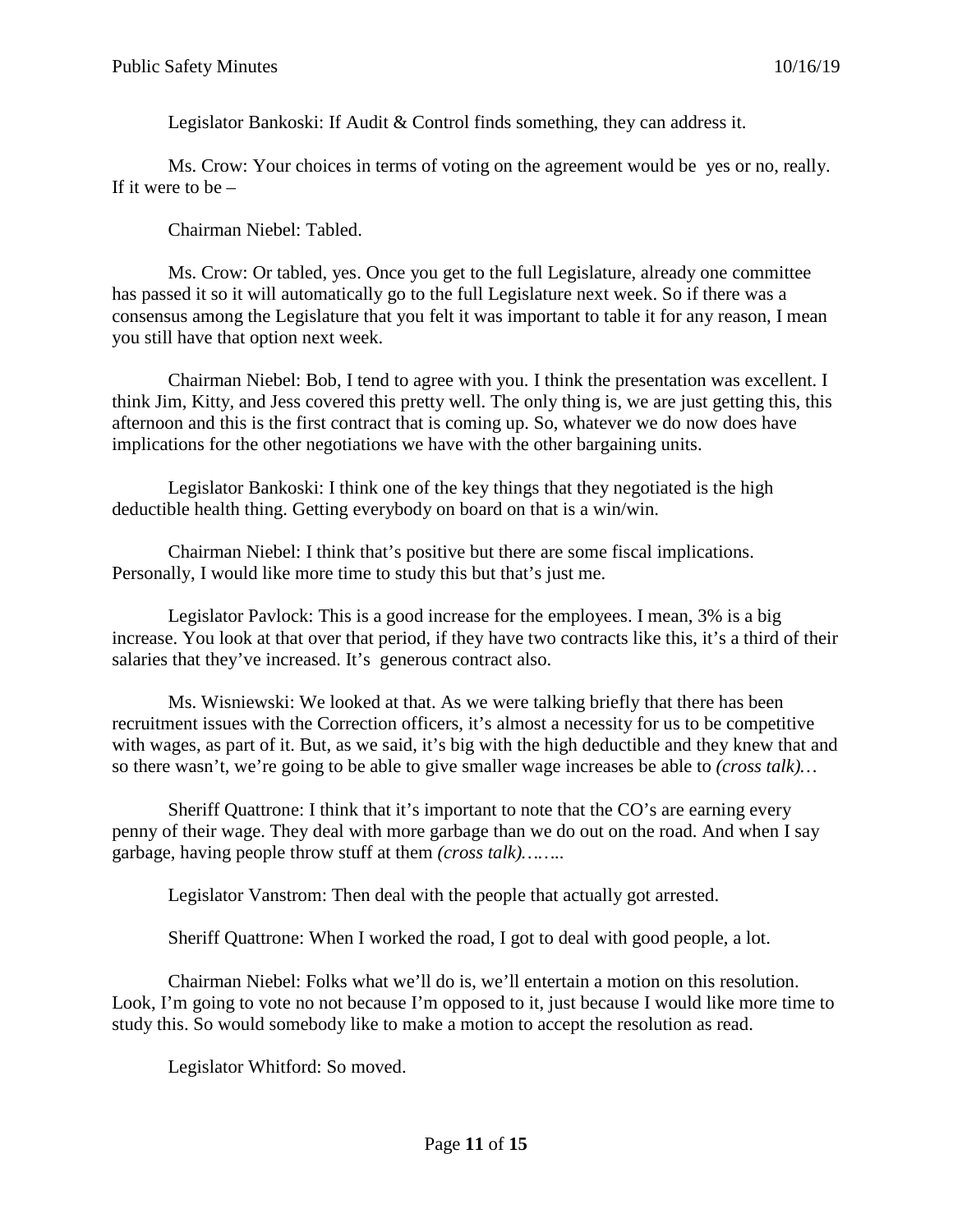Legislator Bankoski: Second.

Chairman Niebel: Those in favor?

*Carried with Legislator Niebel voting "no"*

Ms. Crow: Certainly if there is any follow up questions, let us know.

Chairman Niebel: Is there any other, other?

Mrs. Dennison: In the budget hearings, your Committee had asked for projections on the Fly Car system and I'd like to discuss that.

Chairman Niebel: Folks, we're going to have some updated projections on the Fly Car from Kathleen.

Mrs. Dennison: I did, obviously, discuss this topic with Director Griffith and he was planning to stay for the discussion but obviously he had a lot of stuff going on right now. So, I can talk to you about the financial picture and I'll fill in as much of the operation information as I can based on what John and I discussed.

What John and I discussed was obviously what has happened so far in the year and what we were expecting for the fourth quarter. So what you are looking at would be, first starting with the budget for 2019 and as you are all aware, we did budget it at local share neutral. No local share but have been having difficulty with that since the beginning of the year. So the first column or the second column is the year to date actual results. We currently have a local share of \$360,000 through September. The next column it says year to date collectable, that is an attempt to estimate what we have – calls that we completed but monies that have not been paid. What you are looking at there is Medicaid. Now that we have the ambulance, we are able to back bill for Medicaid calls back to the first of July. So that \$15,784, that's an estimate of the Medicaid calls for July, August, and September. Then the \$195,000, that is an estimate of how much has been billed that we have not collected. As you can see in the comment section, we have billed \$787,000 so far, through September. We've been paid about half of that. So, I estimated that the part – I did an estimate and just said, "o.k., take everything that we've been billed, we'll assume that we would get paid 70% of that in total and then backed out what we've already received". So that leaves with approximately \$195,000, maybe \$200,000 that we are expecting to receive for work that has already been completed. So that's the revenue side. Then going forward to the  $4<sup>th</sup>$  quarter, the revenues are based on the call volume that we're currently doing which is about 12 calls a day and one and a half of those calls are in Jamestown so we do not collect any money so those are taken out of the mix. So we took the remaining  $10 \frac{1}{2}$  calls and split it up based on how the 2020 budget is distributed between Medicare, Medicaid, private insurance, and then other payment opportunities.

Legislator Vanstrom: You said 12 calls a day?

Mrs. Dennison: Yes, 12 calls a day.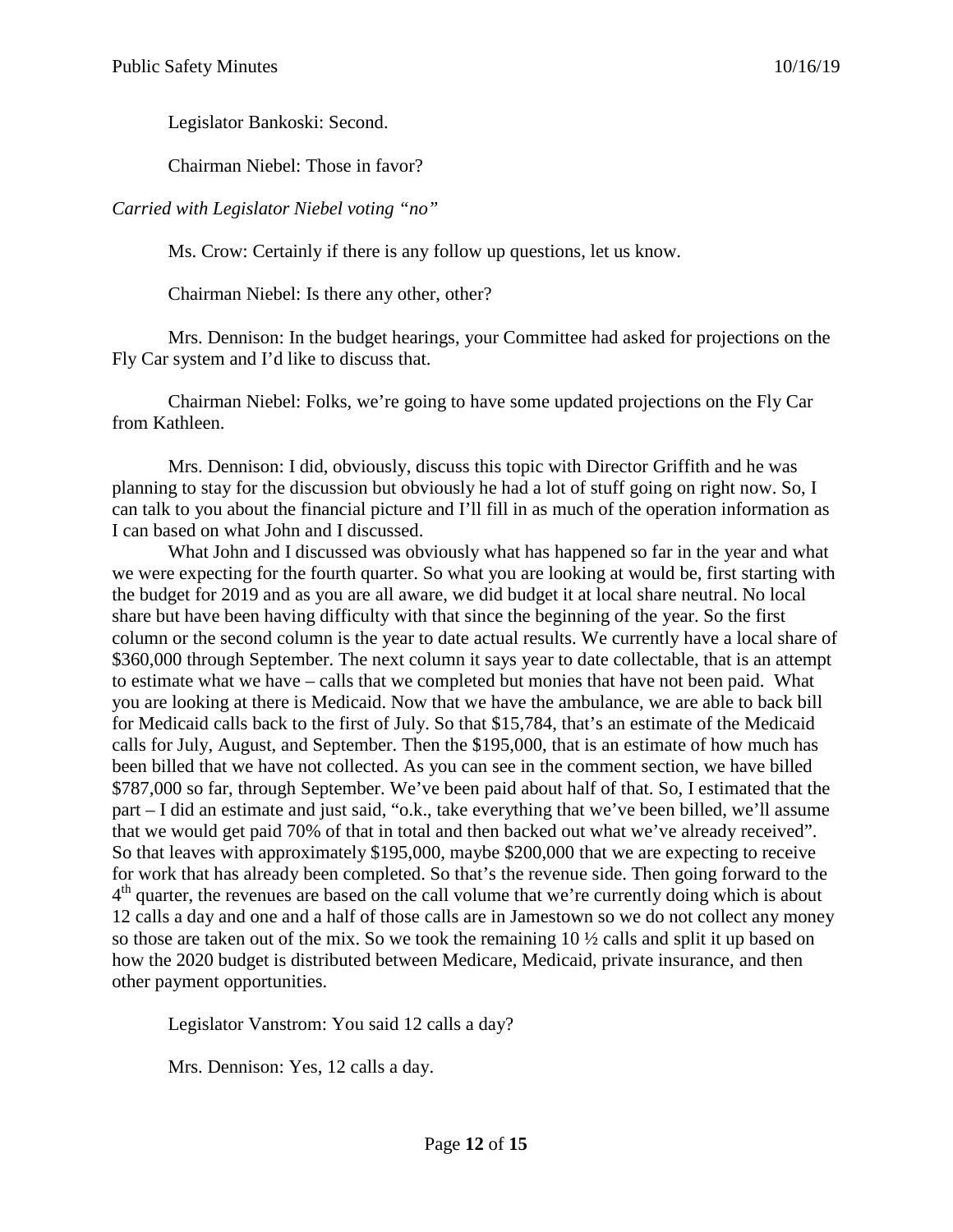Legislator Vanstrom: And 1 ½ *(inaudible)?*

Mrs. Dennison: Approximately yes and the ones in Jamestown because of the City's billing situation –

Chairman Niebel: You can't bill.

Mrs. Dennison: They are uncollectable.

Chairman Niebel: So far, we're in negotiations.

Mrs. Dennison: So we're expecting that the  $4<sup>th</sup>$  quarter, that we could earn \$354,000. When you look at, we have nine months, it's almost equal to what we booked in the first nine months, looks a little bit high but the call volume has been increasing and also keep in mind that in the first 9 months, there is revenue that we earned that is not on the books. At the end of the year, we will make an accrual, an estimate, we'll book revenue for everything we think we're going to get. For every call that's been completed. We only do those accruals once a year so there is no accruals in the year to date results but in the full year results we will make an estimate of what is ultimately collectable for the calls that have been completed. So we're expecting revenues of \$922,000. You can see that is down from the budget, about \$200,000 off the budget and a couple of reasons for that is, one; the budget assumed that we would be doing transport for most of the year in 2019. We now know that transports are not really viable. First of all, it took six months to get the ambulance but the second issue that has come to light since we've had the ambulance is that, it needs to be staffed or the plan was to staff it with part time EMT's and Emergency Services really is having difficulty finding part time EMT's to staff transports. Also, we now know that any facility to facility transport has to be pre-authorized by insurance carriers and the time to get that done and the administrative personnel needed to get those preauthorizations is really not practical to do them. So, looking at the 2020 budget and at the projections, the projections assume that we don't do any transport revenue but the ambulance does benefit us because we can do standbys, like the recent standby at the building in Westfield and also it makes us eligible to bill for Medicaid. So that's the revenue side. Any questions before I move onto expenses?

Legislator Pavlock: My question that I raised when we were in our budget hearing was, this coming year we've estimated our revenues based on similar *(inaudible).*

Mrs. Dennison: Yes.

Legislator Pavlock: And last year, try to do it conservatively so it wouldn't come under and my concern was, this year we weren't –

Mrs. Dennison: We're not making it this year.

Legislator Pavlock: Yeah, we're not going to do it again this year.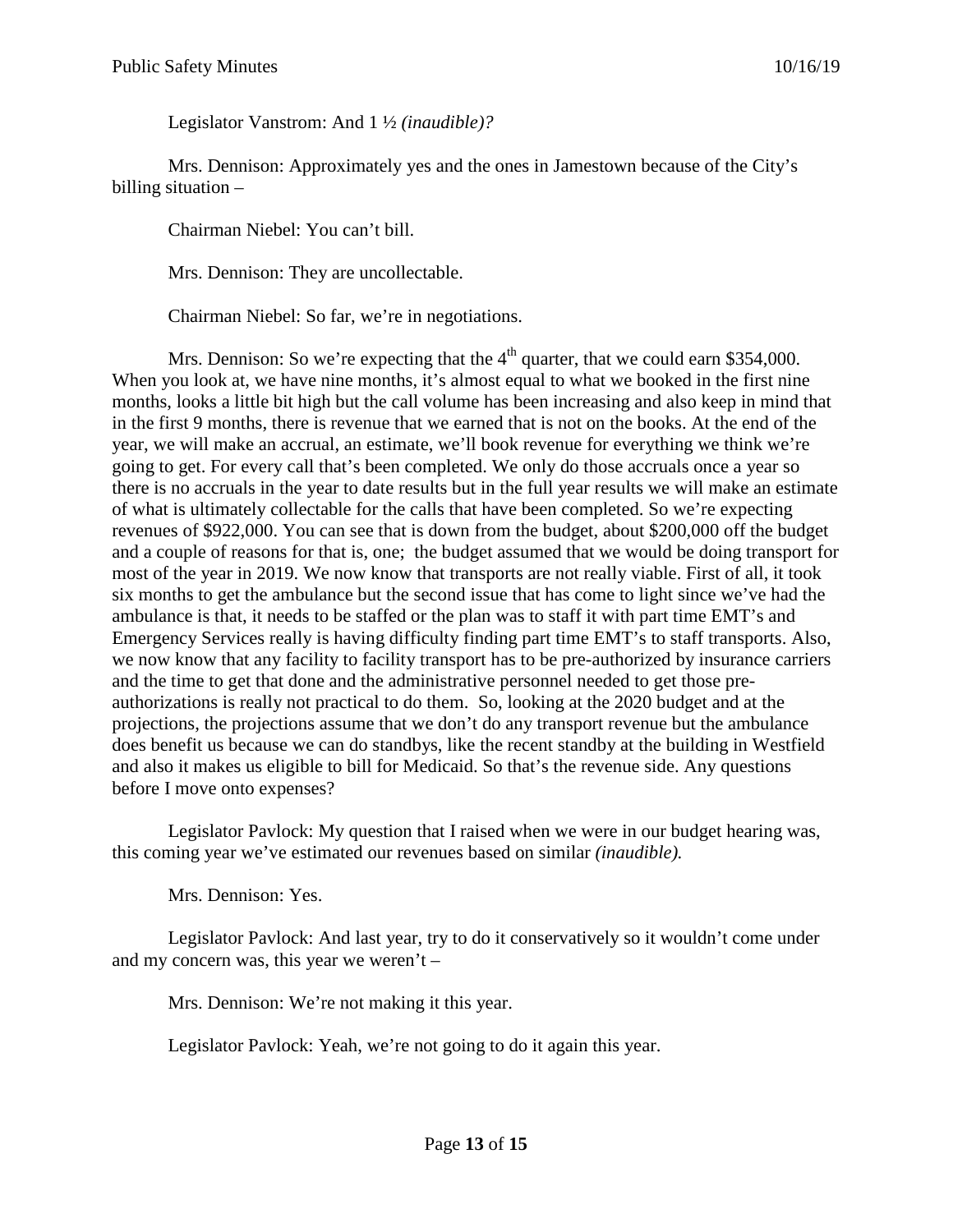Mrs. Dennison: That's is obviously a valid concern because we've been saying, it looks like we can make it breakeven and it's not happening. A couple of comments on that. The call volume has been increasing and that 12 calls a day, I think has been pretty constant for the last couple of months. But the other big factor is that, the projections or budgets, they are a numerical situation. They make sense numerically but with the revenues, we cannot control how many people have an emergent medical situation, we can't control where they live, and we can't control what kind of insurance they have. Those are a lot of variables and they are completely out of anyone's control. So we can say, we expect our mix to be 45% Medicare, 15% Medicaid, 10% private pay, and we expect to do 12 calls a day and that is what the revenues are based on. The only thing that we know in there is what we can charge for each of those calls. So we know like Medicare costs or private pay it's \$585.00, so we know how much the revenue is per call but we don't know whether they are going to pay it and we don't know –

Legislator Pavlock: And last year this budget was assuming well visits, correct?

Mrs. Dennison: It was, yes.

Legislator Pavlock: You didn't mention them so –

Mrs. Dennison: That is taken out.

Legislator Pavlock: How much do you think – well –

Mrs. Dennison: That was only budgeted at \$12,000. The revenue component was small. The bigger component was that the budget was based on one full time paramedic being paid for by those - by that Well visit program in Social Services. So, that is completely out of the projections, it's out of the 2020 budget.

Chairman Niebel: Kind of quickly on the expenses.

Mrs. Dennison: The expenses are a little bit more straight forward. Just that we have the year to date and then for the personal services and benefits, I just calculated how many payrolls are left – I took, what we're spending in September and say, o.k., we have approximately 8 more payrolls to go at that rate. I did use a little slightly higher, 10% higher rate because right now, we're in September and still now, we don't have the Senior Paramedic position. That's a little bit higher graded position and that person does some administrative work that's kind of been farmed out to other employees. So when that position is filled, the expenses could go up a little bit more. So it's based pretty much on current, it's extrapolating current personnel costs. The same thing with the operating expense, taking what we spent in September. September we had a big expense on car repairs. I guess they had some major – had a couple of accidents, major repair costs, so I took those out because they are unusual. So without those, figured out what we were spending for operating and also for our billing service. So bottom line, we are at this point, looking at a local share of \$177,000. That's very consistent with what we forecasted in the 1<sup>st</sup> quarter. At the end of March, we did a projection and for March we expected that the first quarter local share would be \$42,000. Forty two thousand dollars times 4 is pretty close to \$177,000. The main difference is it's off by about \$10,000 and the main difference is that Medicare, the Well visit